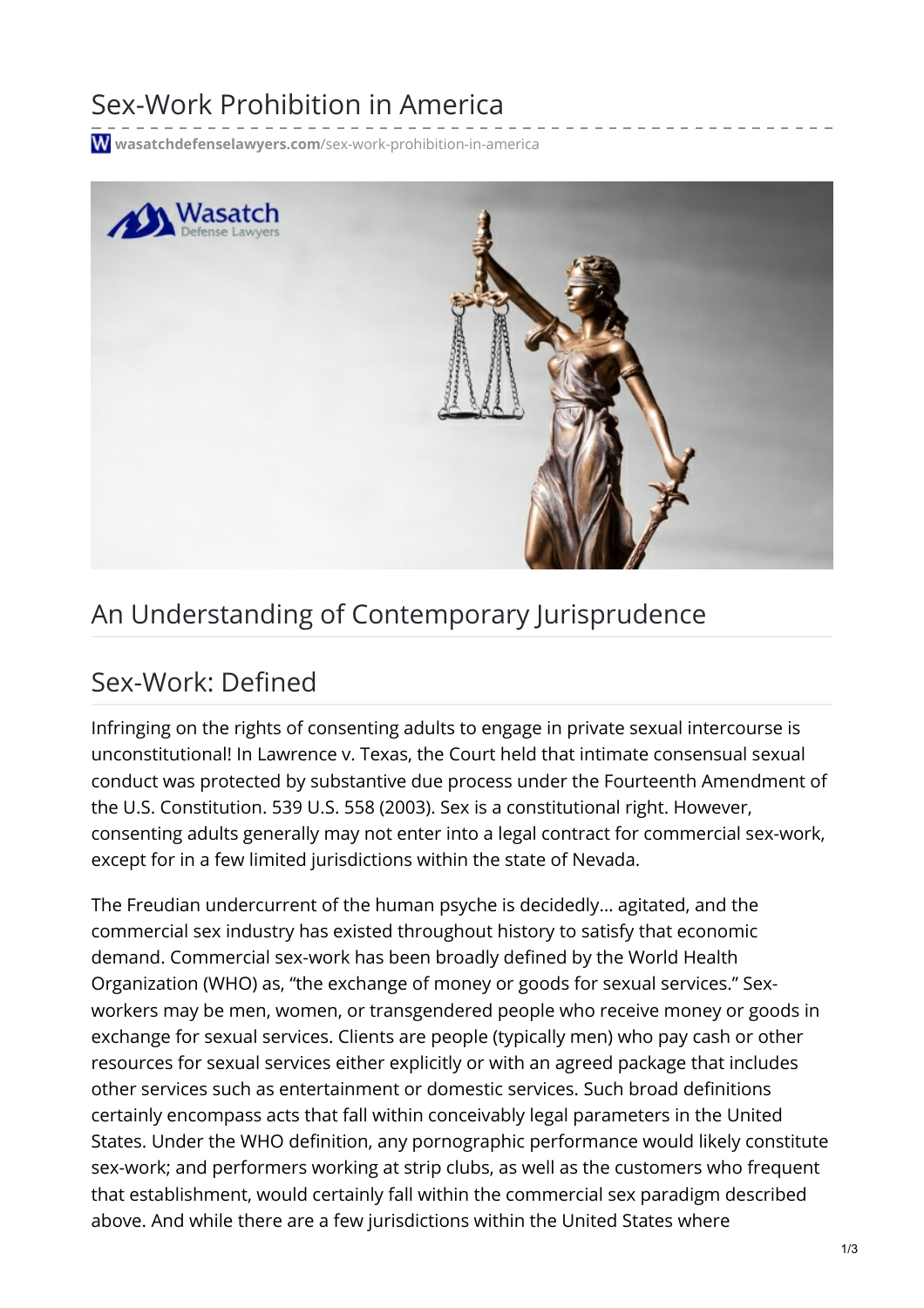commercial sex is totally legal and government regulated, commercial sex is generally prohibited. Curiously, the continuum of legality applied to sex-work may shift according to time and place, but the underlying act may very well be exactly the same.

It is not exactly clear how to determine what constitutes a contract for commercial sex. The common law right to contract recognizes contracts to marry, for insemination of a surrogate and gestation of a child, and even contracts for pornographic performances. Notwithstanding, states are reserved the right under the Tenth Amendment to criminalize any conduct not protected by the constitution. For example, the Utah Revised Code defines and criminalizes prostitution as the act of "loiter[ing] in or within view of any public place for the purpose of being hired to engage in sexual activity." Sexual activity is defined in a few other Utah criminal codes and statutes but is left undefined by the legislature as it relates to commercial sex.

Sex-work is regarded as an act of criminal deviance throughout most of the United States. On the other hand, people have a substantive constitutional right to engage in private consensual sexual conduct in any manner they deem most preferable and pleasurable. There is an obvious tension between the moral prohibition against the sexindustry, and the protected privilege that each citizen has to exercise their right to engage in sex. It is important to understand that because the underlying act is constitutionally protected—it is merely the mens rea (the state of mind) of the person that can be punished by the state. If the sex is conducted for commerce, it is criminal. If the sex is for pleasure, then it is a protected right. When it comes to sex-work among consenting adults, it is wise to remember the words of George Orwell in his masterpiece 1984:

"*The only crime is Thought Crime*"

## The Historical Prohibition of Prostitution

The sex industry in America has been in existence since before the inception of the nation, and by the 1800s more than 200 brothels were in operation across lower Manhattan alone. Although prostitution was technically illegal at that time under various vagrancy laws, the statutes generally went unenforced.

The sex industry was astoundingly prolific, but also staunchly reviled by evangelical Christian voters of the time. In 1873, Anthony Comstock established the New York Society for the Suppression of Vice. The institution was dedicated to improving and edifying the morality of the nation; and in 1873 the Society successfully lobbied for the Comstock Law, which made it illegal to deliver or transport "obscene, lewd, or lascivious" material across state lines (it also prevented the dissemination of information about birth control). And in 1875, Congress passed the Page Act, making it illegal to transport women into the nation for commercial sex-work.

The prominence of the community brothel began losing its eminence in mainstream American society by the beginning of the 20<sup>th</sup>century. In 1908, the Bureau of